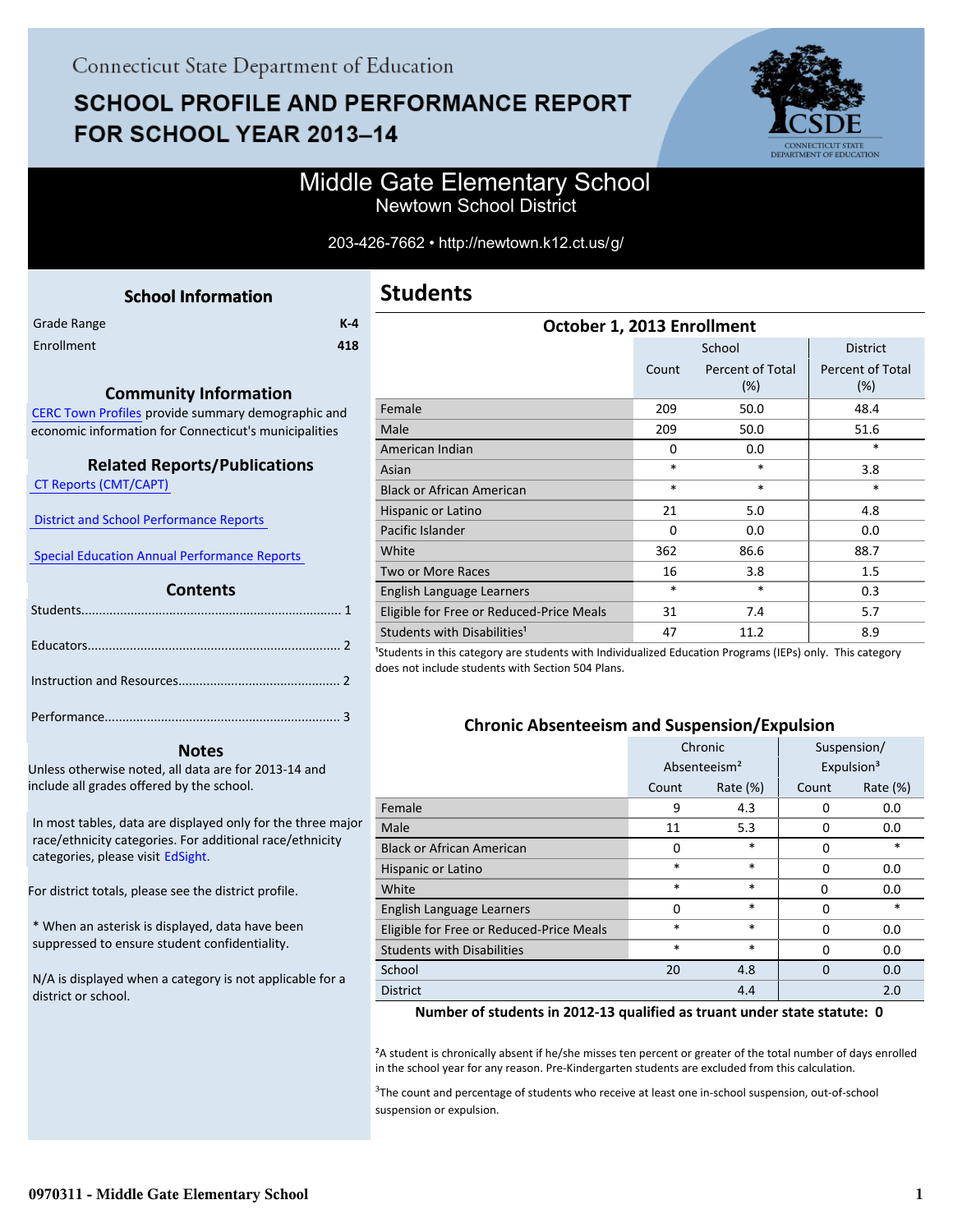# School Profile and Performance Report for School Year 2013-14 Middle Gate Elementary School Newtown School District

### **Educators**

#### **Full-Time Equivalent (FTE)<sup>1</sup> Staff**

|                                                           | <b>FTF</b> |
|-----------------------------------------------------------|------------|
| <b>General Education</b>                                  |            |
| Teachers and Instructors                                  | 28.7       |
| Paraprofessional Instructional Assistants                 | 5.6        |
| <b>Special Education</b>                                  |            |
| Teachers and Instructors                                  | 3.0        |
| Paraprofessional Instructional Assistants                 | 7.0        |
| <b>Administrators, Coordinators and Department Chairs</b> |            |
| School Level                                              | 1.0        |
| Library/Media                                             |            |
| Specialists (Certified)                                   | 1.0        |
| <b>Support Staff</b>                                      | 0.6        |
| Instructional Specialists Who Support Teachers            | 5.5        |
| Counselors, Social Workers and School Psychologists       | 2.5        |
| <b>School Nurses</b>                                      | 1.1        |
| Other Staff Providing Non-Instructional Services/Support  | 13.0       |

<sup>1</sup>In the full-time equivalent count, staff members working part-time in the school are counted as a fraction of full-time. For example, a teacher who works half-time in a school contributes 0.50 to the school's staff count.

#### **Educators by Race/Ethnicity**

|                                     |          | School                     | <b>District</b>         |  |  |
|-------------------------------------|----------|----------------------------|-------------------------|--|--|
|                                     | Count    | Percent of Total<br>$(\%)$ | Percent of Total<br>(%) |  |  |
| Asian                               | 0        | 0.0                        | 0.8                     |  |  |
| <b>Black or African</b><br>American | 0        | 0.0                        | 0.2                     |  |  |
| Hispanic                            | 0        | 0.0                        | 1.3                     |  |  |
| Native American                     | $\Omega$ | 0.0                        | 0.2                     |  |  |
| White                               | 45       | 100.0                      | 97.5                    |  |  |

### **Classes Taught by Highly Qualified Teachers**²

| Percent of Total (%)                      |       |  |  |
|-------------------------------------------|-------|--|--|
| School                                    | 100.0 |  |  |
| School Poverty Quartile: Low              |       |  |  |
| State High Poverty Quartile Schools       | 97.8  |  |  |
| <b>State Low Poverty Quartile Schools</b> | 99.5  |  |  |

²Core academic classes taught by teachers who are fully certified to teach in that subject area.

#### **Classroom Teacher Attendance, 2012-13**

|                                     | School | <b>District</b> |
|-------------------------------------|--------|-----------------|
| Average # of FTE Days Absent Due to | 10.3   | 11 2            |
| Illness or Personal Time            |        |                 |

## **Instruction and Resources**

| <b>School Schedule</b>                |     |                                  |          |  |  |
|---------------------------------------|-----|----------------------------------|----------|--|--|
| Days of Instruction                   | 183 | <b>School Hours for Students</b> |          |  |  |
| <b>Hours of Instruction Per Year</b>  |     | <b>Start Time</b>                | 09:05 AM |  |  |
| Grades 1-12 and Full-Day Kindergarten | 993 | End Time                         | 03:37 PM |  |  |
| Half/Extended Day Kindergarten        | N/A |                                  |          |  |  |

### **Students with Disabilities Who Spend 79.1 to 100 Percent of Time with Nondisabled Peers**⁴

|                                | Count  | Rate $(\%)$ |
|--------------------------------|--------|-------------|
| Autism                         | 7      | $\star$     |
| <b>Emotional Disturbance</b>   | 0      | 0.O         |
| <b>Intellectual Disability</b> | $\ast$ | $\ast$      |
| Learning Disability            | $\ast$ | $\ast$      |
| Other Health Impairment        | $\ast$ | $\ast$      |
| <b>Other Disabilities</b>      | $\ast$ | $\ast$      |
| Speech/Language Impairment     | 22     | 95.6        |
| School                         | 35     | 92.1        |
| <b>District</b>                |        | 79.4        |
|                                |        |             |

³Ages 6-21